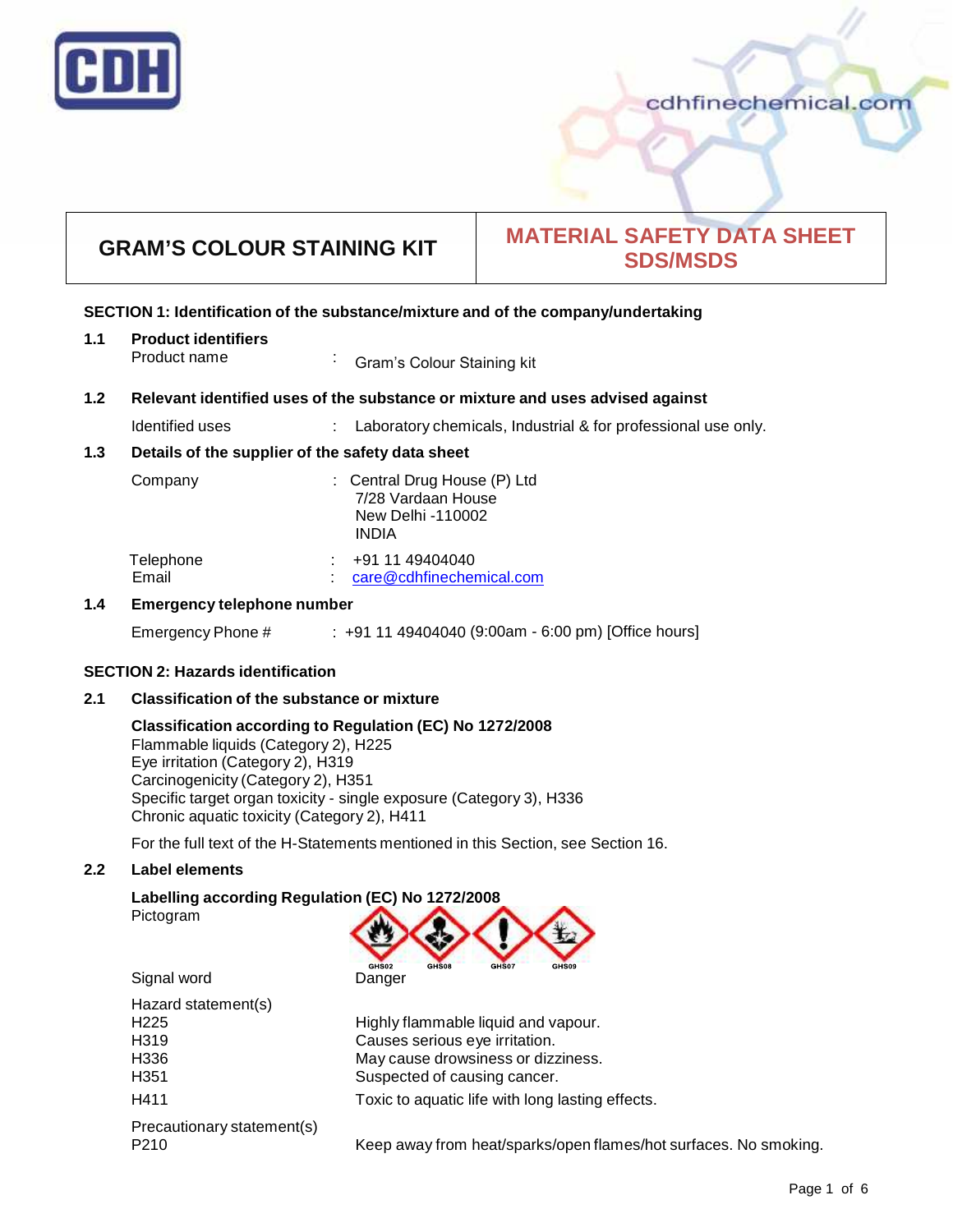|     | P <sub>261</sub><br>P273<br>P <sub>281</sub><br>$P305 + P351 + P338$ | Avoid breathing vapours.<br>Avoid release to the environment.   | Use personal protective equipment as required.<br>IF IN EYES: Rinse cautiously with water for several minutes. Remove<br>contact lenses, if present and easy to do. Continue rinsing. |               |
|-----|----------------------------------------------------------------------|-----------------------------------------------------------------|---------------------------------------------------------------------------------------------------------------------------------------------------------------------------------------|---------------|
|     | Supplemental Hazard information (EU)<br>EUH066                       |                                                                 | Repeated exposure may cause skin dryness or cracking.                                                                                                                                 |               |
| 2.3 | <b>Other hazards - none</b>                                          |                                                                 |                                                                                                                                                                                       |               |
|     | <b>SECTION 3: Composition/information on ingredients</b>             |                                                                 |                                                                                                                                                                                       |               |
| 3.1 | <b>Mixtures</b><br>Synonyms                                          | Bacteria Staining Kit according to Gram                         |                                                                                                                                                                                       |               |
|     | Component                                                            | Hazardous ingredients according to Regulation (EC) No 1272/2008 | Classification                                                                                                                                                                        | Concentration |
|     | CAS-No.                                                              | 37348-17-7                                                      | Flam. Liq. 2; Eye Irrit. 2; STOT $\le$ = 100 %                                                                                                                                        |               |

Flam. Liq. 3; Eye Irrit.2; Carc. <= 100 % 2; Aquatic Chronic 2; H226, H319, H351, H411

SE 3; H225, H319, H336

For the full text of the H-Statements mentioned in this Section, see Section 16.

#### **SECTION 4: First aid measures**

#### **4.1 Description of first aid measures**

#### **If inhaled**

If breathed in, move person into fresh air. If not breathing, give artificial respiration.

#### **In case of skin contact**

Wash off with soap and plenty of water.

#### **In case of eye contact**

Flush eyes with water as a precaution.

#### **If swallowed**

Never give anything by mouth to an unconscious person. Rinse mouth with water.

#### **4.2 Most important symptoms and effects, both acute and delayed**

The most important known symptoms and effects are described in the labelling (see section 2.2) and/or in section 11

**4.3 Indication of any immediate medical attention and special treatment needed** No data available

#### **SECTION 5: Firefighting measures**

**5.1 Extinguishing media**

#### **Suitable extinguishing media**

Use water spray, alcohol-resistant foam, dry chemical or carbon dioxide.

**5.2 Special hazards arising from the substance ormixture** Carbon oxides, Nitrogen oxides (NOx), Hydrogen chloride gas

#### **5.3 Advice for firefighters**

Wear self-contained breathing apparatus for firefighting if necessary.

# **5.4 Further information**

No data available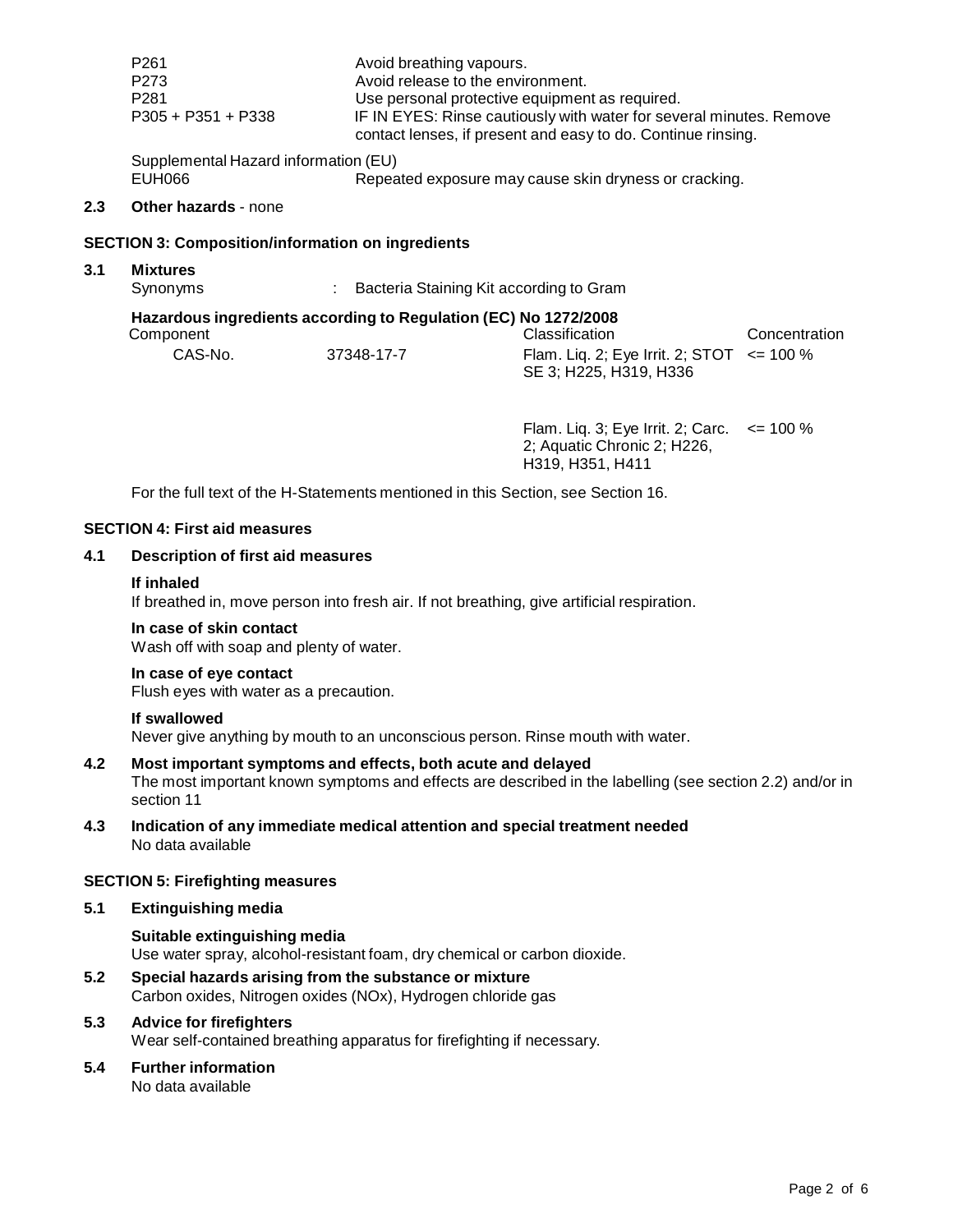#### **SECTION 6: Accidental release measures**

- **6.1 Personal precautions, protective equipment and emergency procedures** Avoid breathing vapours, mist or gas. For personal protection see section 8.
- **6.2 Environmental precautions** No special environmental precautions required.
- **6.3 Methods and materials for containment and cleaning up** Keep in suitable, closed containers for disposal.
- **6.4 Reference to other sections** For disposal see section 13.

#### **SECTION 7: Handling and storage**

- **7.1 Precautions for safe handling** Normal measures for preventive fire protection. For precautions see section 2.2.
- **7.2 Conditions for safe storage, including any incompatibilities** Store in cool place. Keep container tightly closed in a dry and well-ventilated place.

# **7.3 Specific end use(s)**

Apart from the uses mentioned in section 1.2 no other specific uses are stipulated

#### **SECTION 8: Exposure controls/personal protection**

**8.1 Control parameters**

#### **8.2 Exposure controls**

### **Appropriate engineering controls**

General industrial hygiene practice.

#### **Personal protective equipment**

#### **Eye/face protection**

Use equipment for eye protection tested and approved under appropriate government standards such as NIOSH (US) or EN 166(EU).

#### **Skin protection**

Handle with gloves. Gloves must be inspected prior to use. Use proper glove removal technique (without touching glove's outer surface) to avoid skin contact with this product. Dispose of contaminated gloves after use in accordance with applicable laws and good laboratory practices. Wash and dry hands.

#### **Body Protection**

Impervious clothing, The type of protective equipment must be selected according to the concentration and amount of the dangerous substance at the specific workplace.

#### **Respiratory protection**

Respiratory protection not required. For nuisance exposures use type OV/AG (US) or type ABEK (EU EN 14387) respirator cartridges. Use respirators and components tested and approved under appropriate government standards such as NIOSH (US) or CEN (EU).

#### **Control of environmental exposure**

No special environmental precautions required.

#### **SECTION 9: Physical and chemical properties**

### **9.1 Information on basic physical and chemical properties**

- a) Appearance Form: liquid
- 
- b) Odour No data available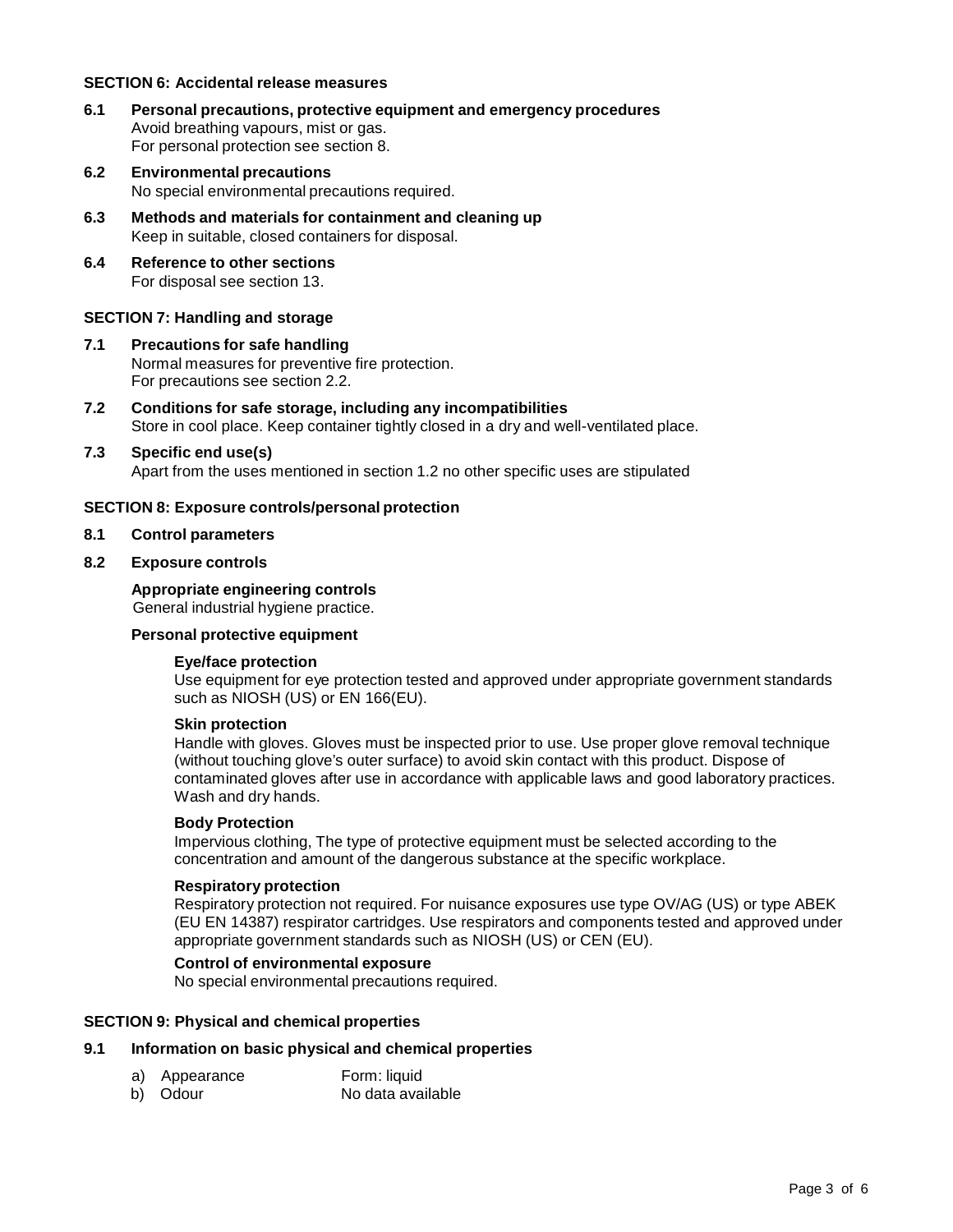| c) | <b>Odour Threshold</b>                             | No data available |
|----|----------------------------------------------------|-------------------|
| d) | рH                                                 | No data available |
| e) | Melting point/freezing<br>point                    | No data available |
| f) | Initial boiling point and<br>boiling range         | No data available |
| g) | Flash point                                        | 20 °C             |
| h) | <b>Evaporation rate</b>                            | No data available |
| i) | Flammability (solid, gas)                          | No data available |
| j) | Upper/lower<br>flammability or<br>explosive limits | No data available |
| k) | Vapour pressure                                    | No data available |
| I) | Vapour density                                     | No data available |
| m) | Relative density                                   | No data available |
| n) | Water solubility                                   | No data available |
| o) | Partition coefficient: n-<br>octanol/water         | No data available |
| p) | Auto-ignition<br>temperature                       | No data available |
| q) | Decomposition<br>temperature                       | No data available |
| r) | Viscosity                                          | No data available |
| s) | <b>Explosive properties</b>                        | No data available |
| t) | Oxidizing properties                               | No data available |
|    |                                                    |                   |

#### **9.2 Other safety information** No data available

#### **SECTION 10: Stability and reactivity**

- **10.1 Reactivity** No data available
- **10.2 Chemical stability** Stable under recommended storage conditions.
- **10.3 Possibility of hazardous reactions** No data available
- **10.4 Conditions to avoid** No data available
- **10.5 Incompatible materials** No data available

#### **10.6 Hazardous decomposition products** Hazardous decomposition products formed under fire conditions. - Carbon oxides, Nitrogen oxides (NOx), Hydrogen chloride gas Other decomposition products - No data available In the event of fire: see section 5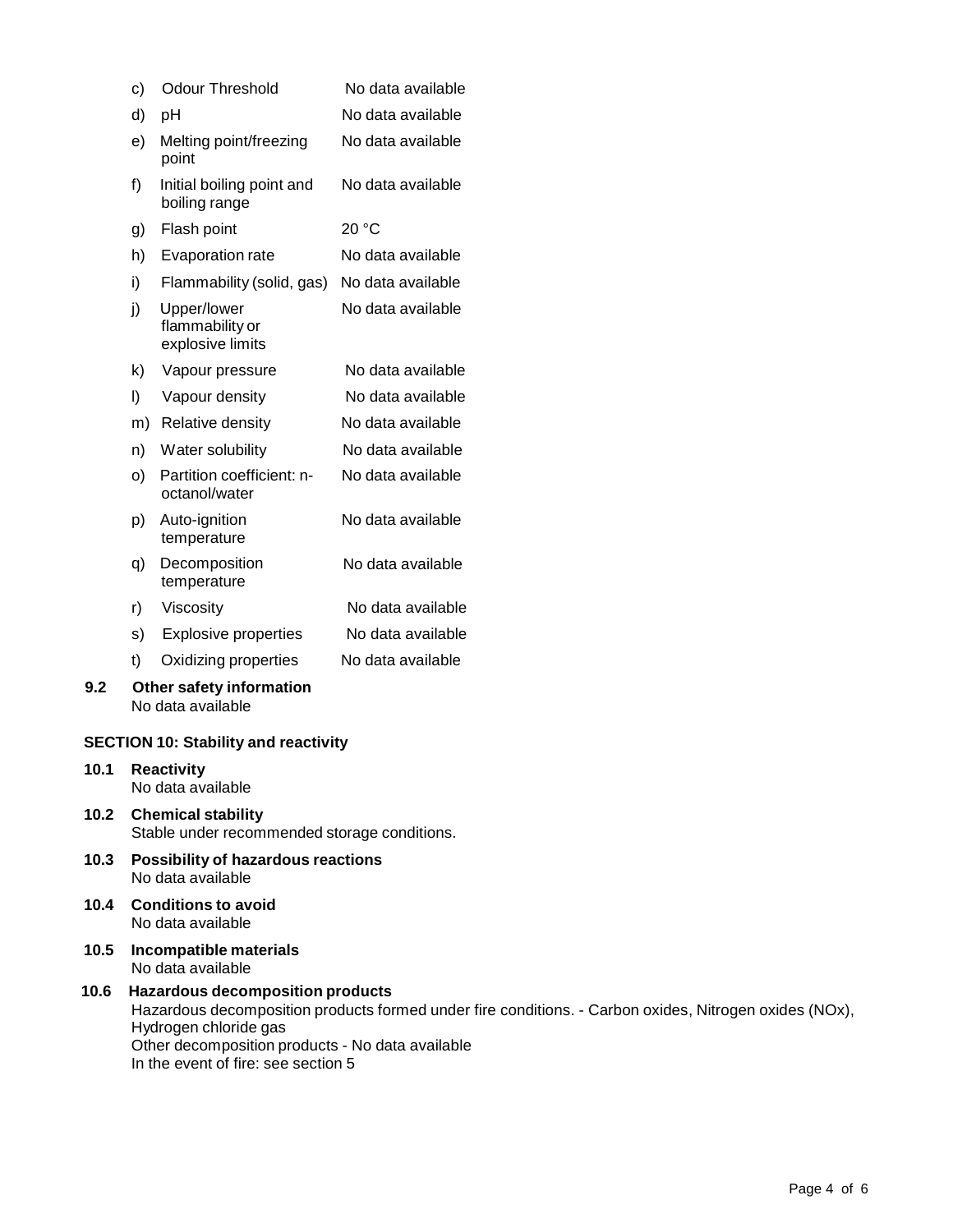#### **SECTION 11: Toxicological information**

#### **11.1 Information on toxicological effects**

**Acute toxicity** No data available

**Skin corrosion/irritation** No data available

**Serious eye damage/eye irritation** No data available

**Respiratory orskin sensitisation** No data available

**Germ cell mutagenicity** No data available

**Carcinogenicity** No data available

**Reproductive toxicity** No data available

**Specific target organ toxicity - single exposure** No data available

**Specific target organ toxicity - repeated exposure** No data available

**Aspiration hazard** No data available

**Additional Information** No data available

RTECS: Not available

#### **SECTION 12: Ecological information**

#### **12.1 Toxicity** No data available

- **12.2 Persistence and degradability** No data available
- **12.3 Bioaccumulative potential** No data available
- **12.4 Mobility in soil** No data available
- **12.5 Results of PBT and vPvB assessment** PBT/vPvB assessment not available as chemical safety assessment not required/not conducted
- **12.6 Other adverse effects** No data available

#### **SECTION 13: Disposal considerations**

#### **13.1 Waste treatment methods**

#### **Product**

Offer surplus and non-recyclable solutions to a licensed disposal company.

#### **Contaminated packaging**

Dispose of as unused product.

#### **SECTION 14: Transport information**

**14.1 UN number** ADR/RID: 3316 IMDG: 3316 IATA: 3316